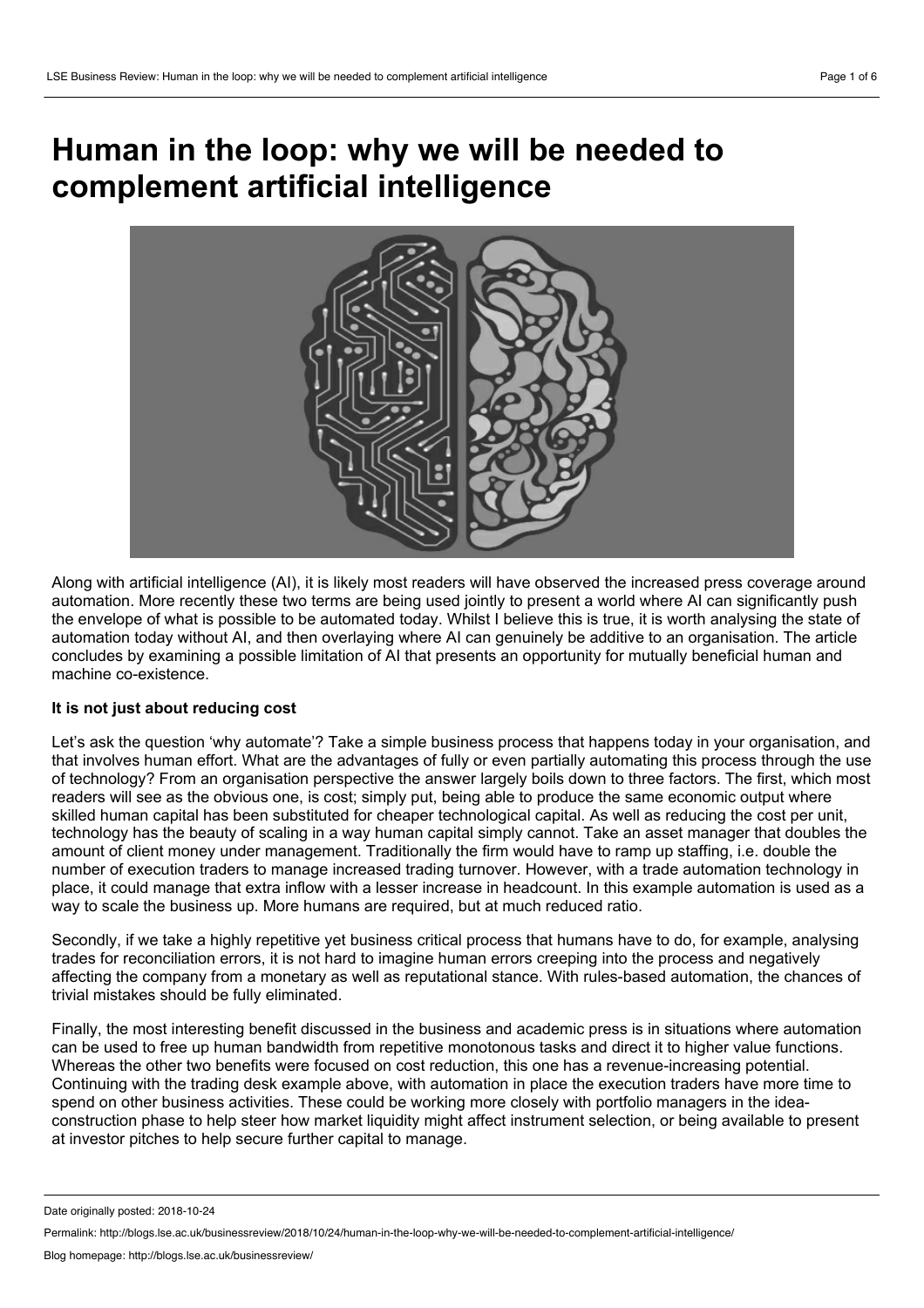# **Defining automation**

A technology product that delivers automation can go into two camps: 'as-is' automation versus 'new' automation. In 'as-is' automation the existing software applications currently used by humans to perform a function can be automated by a 3rd party technology. These technologies are specifically programmed by an end user to deal with specific scenarios that may require a human to interact with a single application — or a number of them — on their desktop. This is classified as Robotics Process Automation (RPA). This type of technology is relatively easy for organisations to adopt, especially at grass root levels, since it doesn't require the involvement of in-house development teams. The payback thus can be quick and sizeable, proving why it is an attractive first step into automation. For example, the insurance industry has embraced RPA to perform tasks from reducing the time it takes to issue new policies to managing the claims-handling process. The retail industry is using RPA to reduce the cost of processing customer returns, which usually requires a worker to update independent inventory and billing systems.

'New' automation products are software applications that are designed from scratch to automate a specific function or series of functions that deliver client value, like for example trade automation software. As these applications are designed anew, the actual business process being automated can be reimagined to see if it makes sense in a digital world. Steps that once required human interaction can just be eliminated through systematic database lookups and multiple application interactions. This last benefit is largely thanks to the advancement of Application Protocol Interfaces (APIs), which enable different software applications that make up the business process to talk to each other programmatically. In the financial world it cannot be underestimated how industry-sponsored initiatives such as Financial Information eXchange (FIX) and Financial Products Markup Language (FpML) have helped to advance this cause by providing industry-standard languages on how financial applications can talk to each other.

# **Overlaying AI**

AI comes into play with automation because it allows more tasks to be automated, especially functions that are more complex and which require more ability to make judgement calls than a simple 'if-then-else' rule could allow for. This judgement can be seen as a skill that humans possess in their field of expertise and can take years if not decades to acquire and perfect. Armed with data and novel machine-learning modelling techniques, technology can now replicate this judgement and make predictions with a degree of accuracy that was simply not possible a few years ago – whether it is to apply the brakes, in the case of a driverless car, to positively identify a tumour as malignant from an MRI scan or to respond to a customer via a chatbot. Going back to our trading example, AI could be used to learn which brokers provide optimal execution in a certain asset class, where the machine could automatically route new orders to those brokers rather than being explicitly programmed through rules-based logic. With more trades taking place, it can continuously learn and improve is algorithm.

## **Robot vs cobot**

AI fuelled automation has been driving a lot of the current press articles that can paint a dismal view of human jobs. Some publications, however, provide a more balanced and arguably realistic picture of how jobs will be affected. For example, a [recent](https://hbr.org/2018/07/collaborative-intelligence-humans-and-ai-are-joining-forces) study by Harvard Business Review found that the benefits of AI really come into play only when humans and machine work together in collaboration. It recognises that the roles of humans in the workplace will change, from just being 'doers' to becoming 'trainers' for their virtual colleagues. A [report](https://www.weforum.org/reports/the-future-of-jobs-report-2018) published last month by the World Economic Forum also portrays a similar vision of the future though positively noting that 133 million new roles may emerge to replace the estimated 75 million that will be displaced from being done by humans to machines.

# **Co-existence in practice**

So how will humans thrive in co-existence with their robot counterparts? One area where we humans excel over machines at present is our ability to be creative and use our imagination. To illustrate this, I recall a recent scenario at home where, after I unpacked yet another Amazon delivery, my 15-month-old daughter immediately satin what I saw as a dull brown box and started to 'row her boat', the box instantly transformed in a vessel sailing the oceans.

**Figure 1. A boat!**

Date originally posted: 2018-10-24

Permalink: http://blogs.lse.ac.uk/businessreview/2018/10/24/human-in-the-loop-why-we-will-be-needed-to-complement-artificial-intelligence/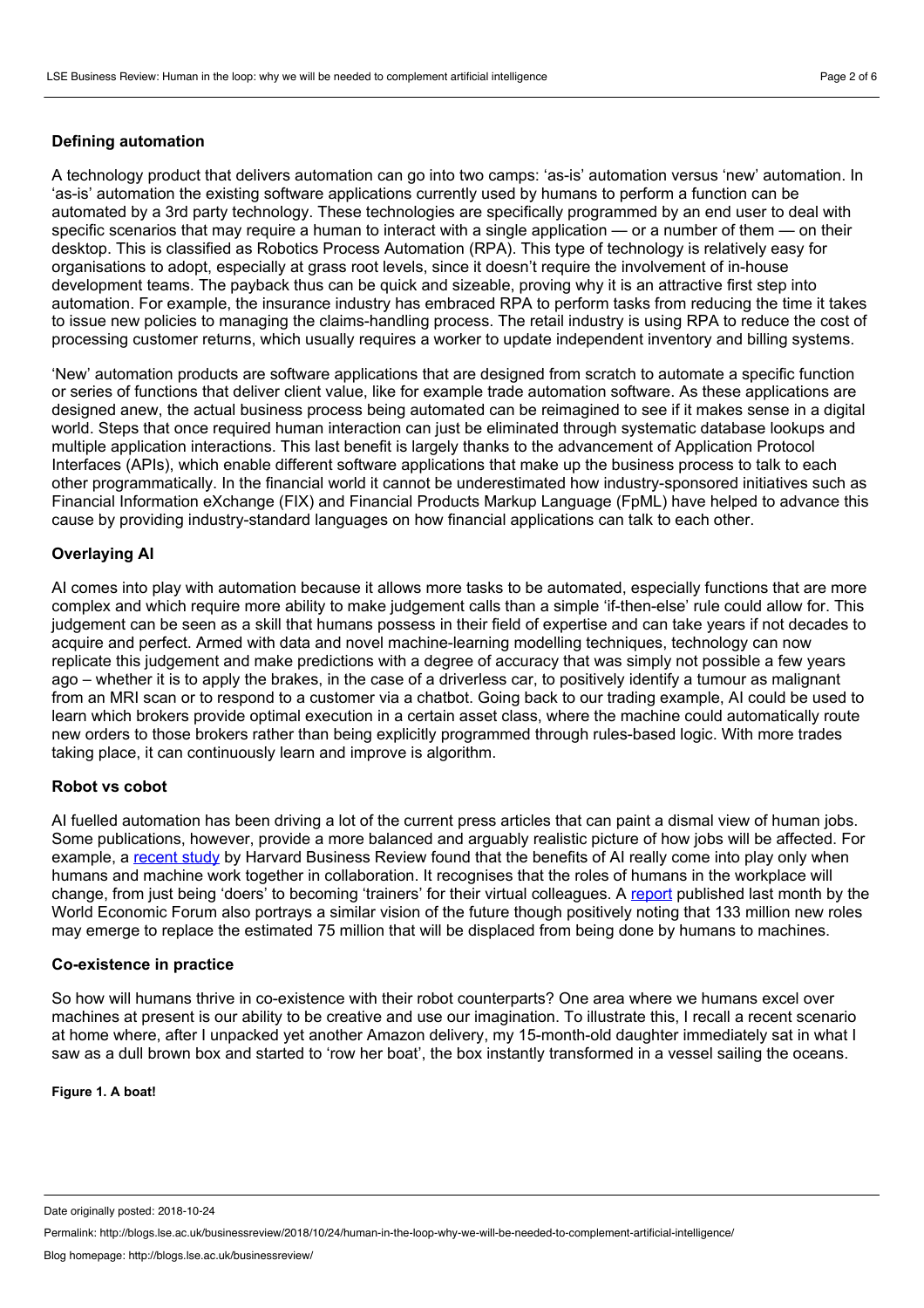

I was curious to see what the AI would make of the same box; would the state-of-the-art algorithms deployed by the leading technology companies be able to see the potential of the box, or, just see a box. The results below, ran against a number of vision algorithm providers shows the raw values returned by their API after processing the image of the box.

### **Figure 2. Image of a box and AI readings of it**



Date originally posted: 2018-10-24

Permalink: http://blogs.lse.ac.uk/businessreview/2018/10/24/human-in-the-loop-why-we-will-be-needed-to-complement-artificial-intelligence/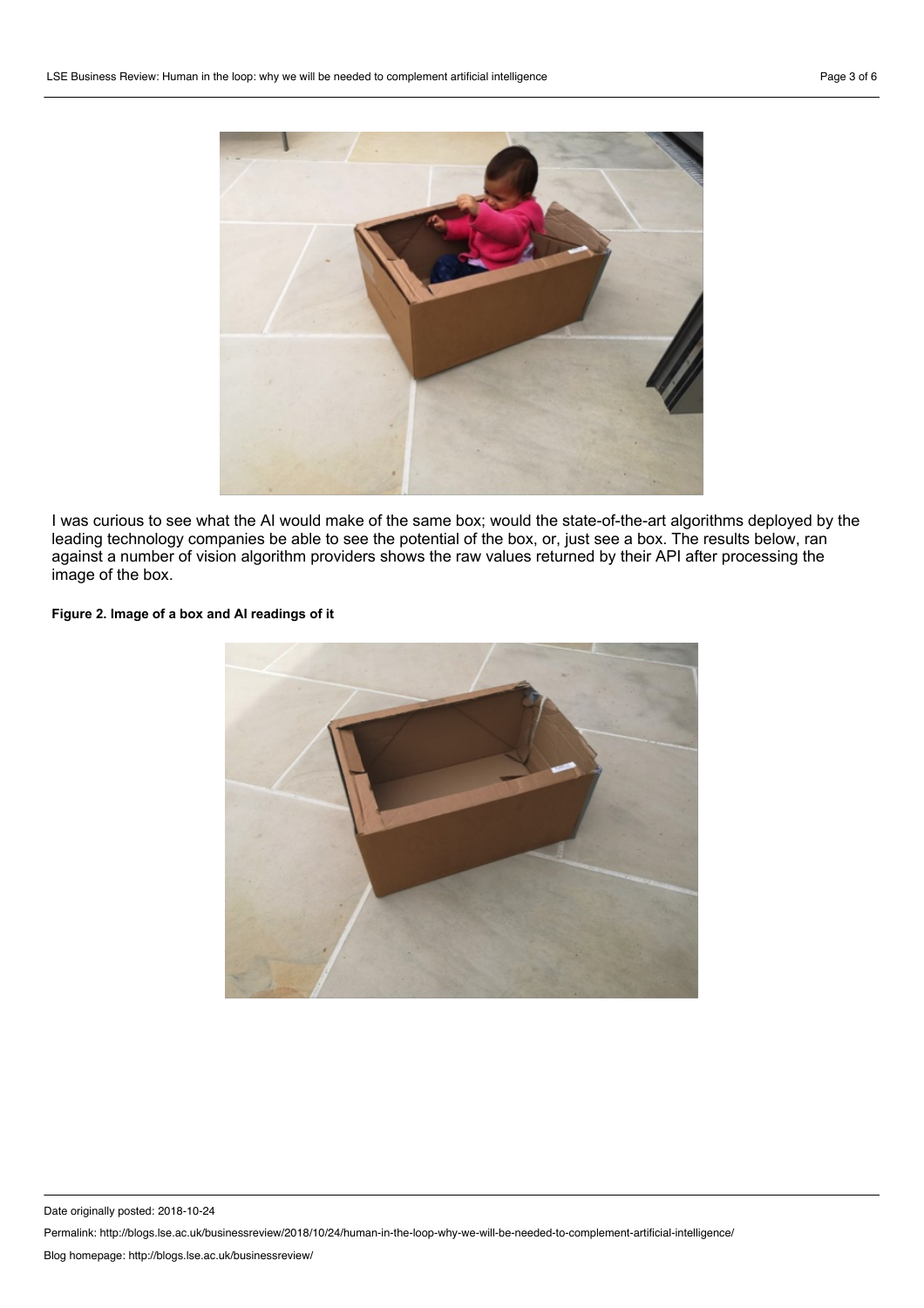

In fairness, that was a tough ask. To give the AI a chance I decided to hack together a mast for the box so the image looks more representative of a boat and then re-run the experiment.

### **Figure 2. Image of a box with a mast and AI readings of it**

Date originally posted: 2018-10-24

Permalink: http://blogs.lse.ac.uk/businessreview/2018/10/24/human-in-the-loop-why-we-will-be-needed-to-complement-artificial-intelligence/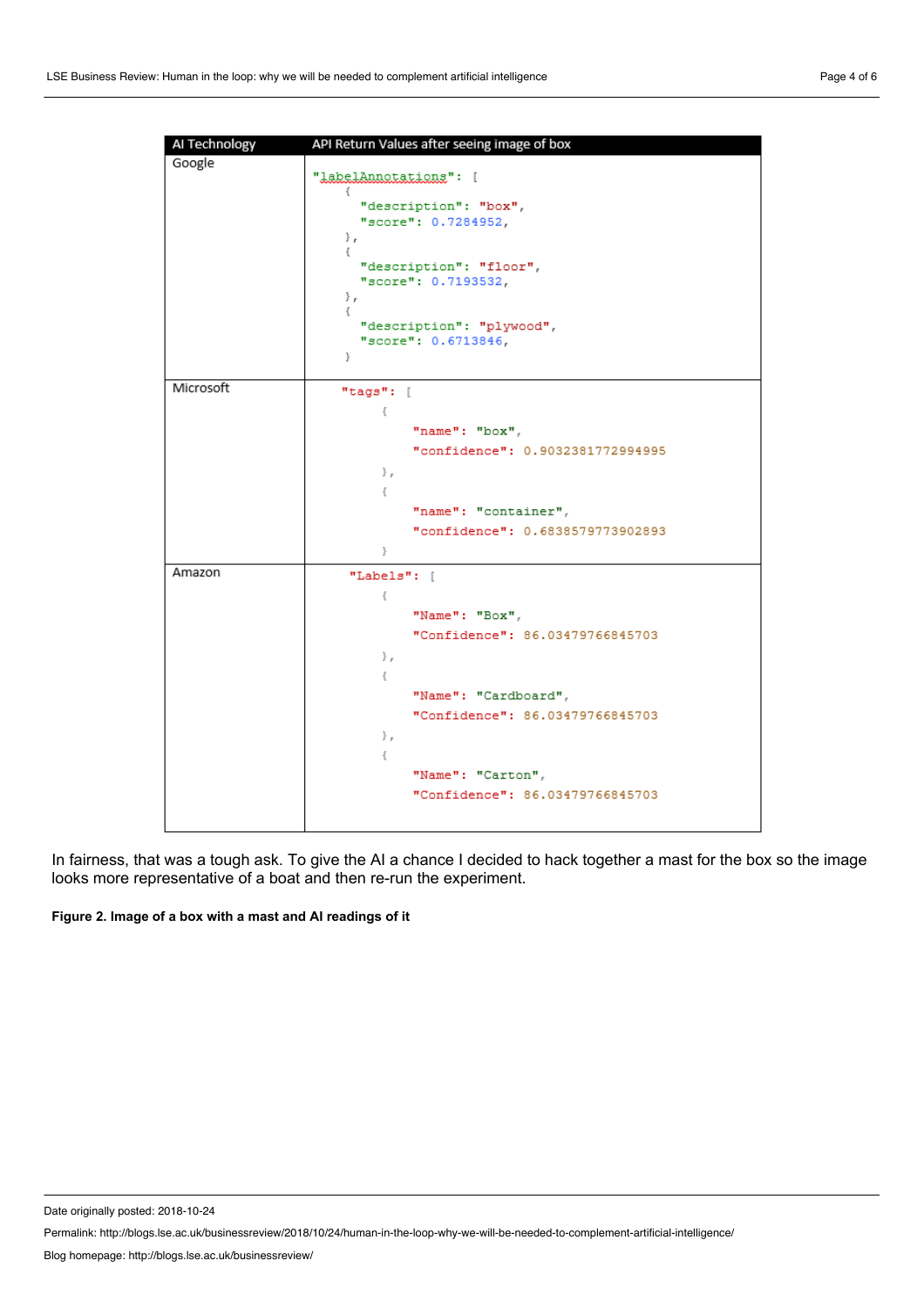



Despite the addition of a makeshift mast the AI is left lacking in imagination. The results may not be surprising but they conveniently illustrate the point that even the best machine-learning algorithms are unable to see the potential of something in the same way a human can.

Date originally posted: 2018-10-24

Permalink: http://blogs.lse.ac.uk/businessreview/2018/10/24/human-in-the-loop-why-we-will-be-needed-to-complement-artificial-intelligence/